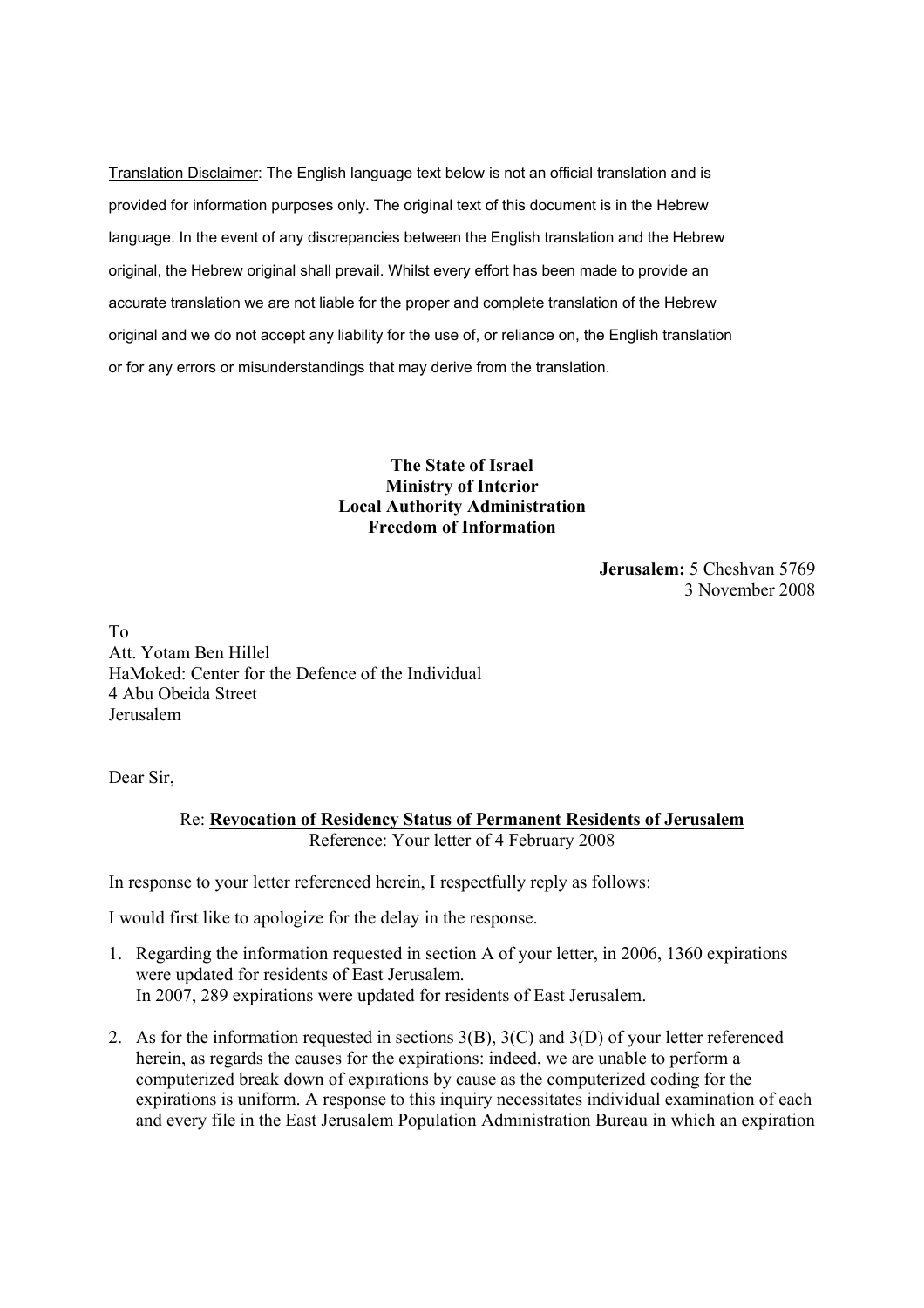was implemented. Thus, pursuant to the provisions of Sections  $8(1)$  and  $9(b)(1)$  of the Freedom of Information Act 5758 – 1998 which establish that a public authority may reject a request for information when the processing of such a request requires unreasonable allocation of resources, and when disclosure of the information may obstruct the proper functioning of the public authority or its ability to carry out its duties, indeed there is no obligation to provide the requested information.

- 3. As for the information requested in section E of your letter referenced herein, information regarding the acquisition of citizenship or permanent residency by a resident of Israel in a foreign country is provided to the Population Administration Bureau by the resident himself, or by Israel's diplomatic missions abroad.
- 4. As for the information requested in section G of your letter referenced herein, I refer you to the words of Regulation 11a of the Entry into Israel Regulations 5734 – 1974. In any case, the status of a resident of Israel who acquired foreign citizenship or permanent residency, remained abroad for a limited number of years and now resides in Israel will be examined, on an individual basis, each case on its merits and according to its circumstances, whether handled by the East Jerusalem Population Administration Bureau or a different Population Administration Bureau.
- 5. As for the information requested in section H of your letter referenced herein, the Interior Ministry serves any person whose residency expires written notice regarding the expiration decision. Appeals regarding the expiration decision may be submitted to the East Jerusalem Population Administration Bureau within 45 days of the date on which the decision was made.

With regard to the number of appeals against expiration decisions and the hearings held in the process of reviewing the appeals, a response to this inquiry requires unreasonable allocation of resources as the computerized system does not include a special general indication for appeals of this kind. Thus, providing a response to this question requires individual examination of each and every file in which expiration was implemented, and therefore, in accordance with the provisions of Sections 8(1) and 9(b)(1) of the Freedom of Information Act 5758 – 1998 which establish that a public authority may reject a request for information when the processing of such a request requires unreasonable allocation of resources, indeed there is no obligation to provide the requested information. Additionally, such obligation does not exist in light of the fact that disclosure of the information may obstruct the proper functioning of the authority and its ability to carry out its duties.

- 6. As for the information requested in section I of your letter, indeed notice of the expiration is sent, as detailed in section 5 of this letter, to every individual whose residency expired at his address as registered in the population registry.
- 7. As for the information requested in section J of your letter details follow: Of 220 expiration updated in the year 2005 for residents of East Jerusalem, 169 expirations were updated for residents who were abroad. Of 1360 expiration updated in the year 2006 for residents of East Jerusalem, 1081 expirations were updated for residents who were abroad.